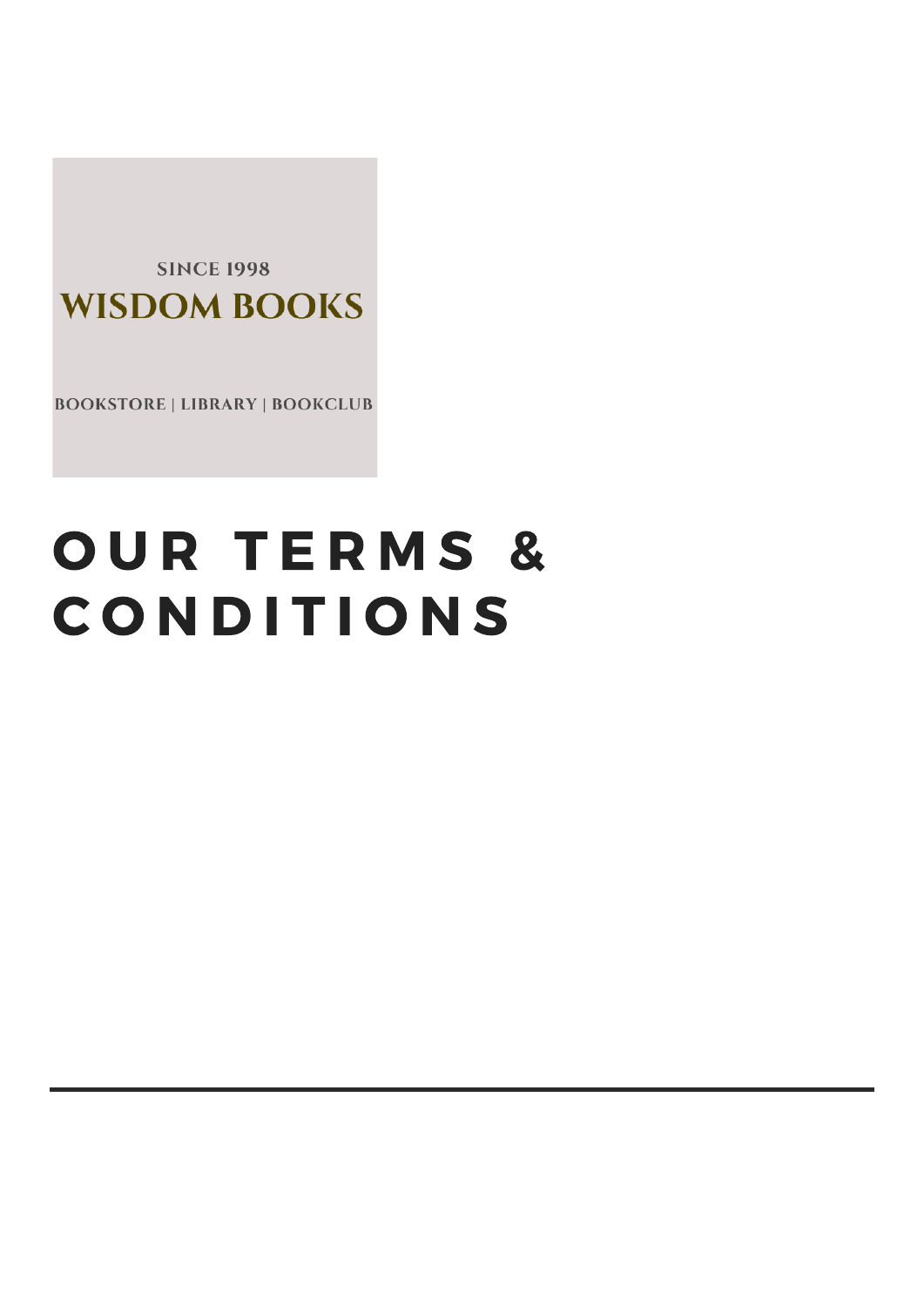#### 1. General

The following terms of service apply to all orders placed by the customer (hereinafter referred to as "you") with Wisdom Books (Wisdom Books Limited) hereinafter referred to as "WBL" or "we". a) By using this website and/or placing an order you agree to be bound by the Terms of service set out herein (the "Terms")

b) Please make sure you have read and understood the terms of service before placing your order.

c) We reserve the right to amend these Terms from time to time without prior notice to you. The version of the terms that will apply to your order will be those on the website at the time you place your order.

d) Any court proceedings brought in relation to these Terms must be heard within Nigeria. We are a company registered in Nigeria and the laws of Nigeria apply.

e) These Terms are only available in the English language

## 2. Delivery & charges

The delivery charge for each order is priced based on the size or weight of your order or the distance to the delivery location. We aim to process your order within 48hrs following full receipt of payment (the processing times may differ during national public holidays), however delivery to your location will be dependent on your preferred method of delivery. Delivery is provided by a third party organizations and the responsibility for delivery to your location and condition of items/products is passed on to the delivery or logistic organization.

i. Please Note:

ii. Deliveries to major cities are made on Monday to Friday between 9am to 5pm, excluding National public holidays.

iii. Deliveries to other cities and some remote locations may take a little longer.

iv. Multiple items may be delivered in more than one parcel and at different times.

v. Delivery would only be made to the details/address provided at the time of purchase

## 3. Ordering/conclusion of contract

a) The ordering option available to you is on our website, you can order for goods and pick up at one of our locations. Goods ordered would need to be paid in full before pick up is allowed b) Once you have placed your order, if you have supplied us with your email address, you will receive an email confirmation. If for any reason we are unable to fulfill your order, we will let you know at the earliest opportunity. If we have already accepted payment for the order, this will be refunded via the payment method used to place the order. Please note we will NOT at any time hand over cash to you or a named representative.

c) We exercise the utmost diligence in accepting and processing orders and we will endeavor to process your order within 48hrs following the receipt of full payment.

d) Once you have placed your order and made the associated payments, you will be notified of the arrangements for delivery to your location.

e) Any items ordered will not be processed until payment is made in full; however the responsibility for delivery to your location and condition of items/products will be passed on to the delivery or logistic organization.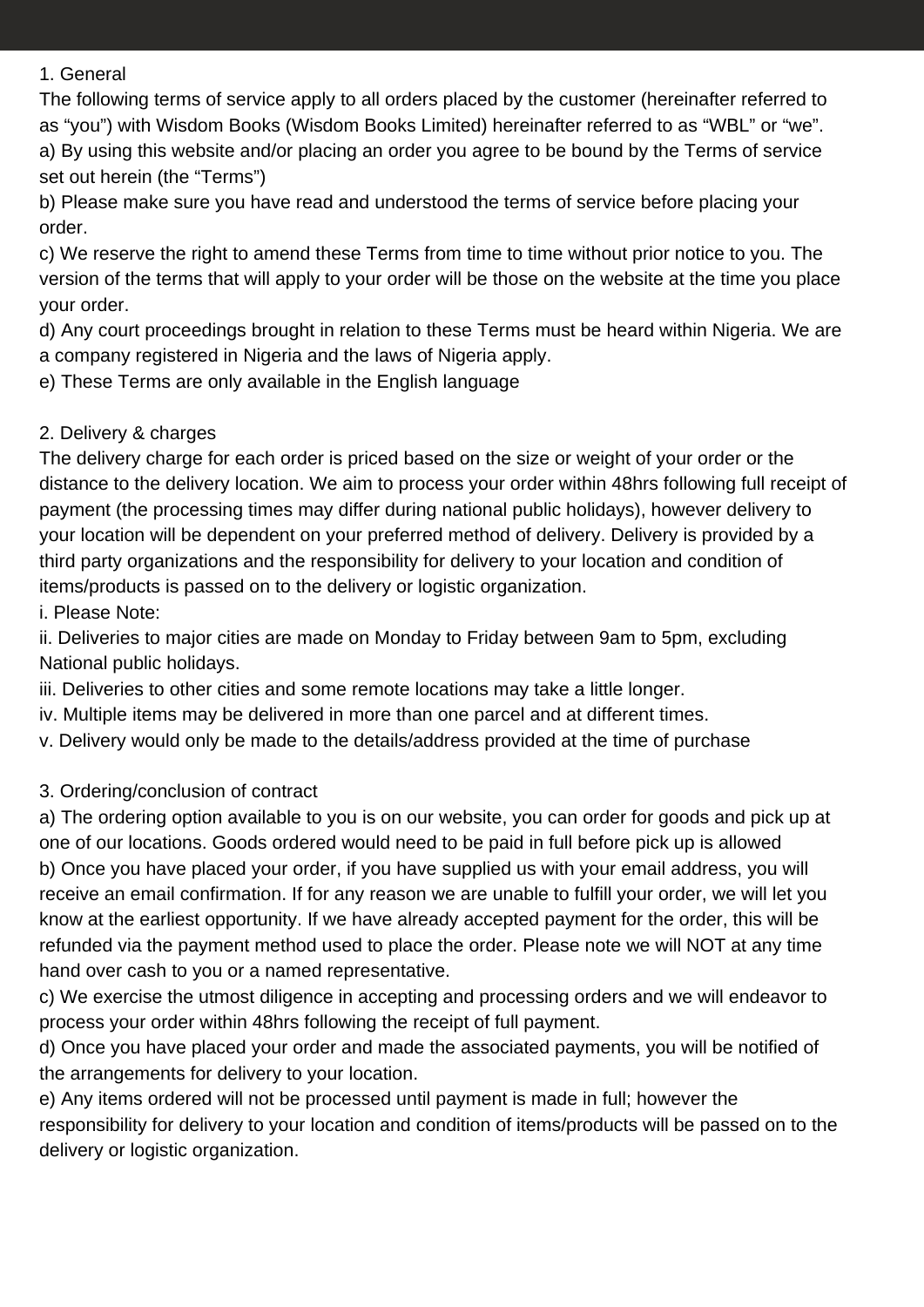#### 4. Payment Methods

We provide you with a variety of payment options so you can pay using the most suitable option to you. You can choose to use the following authorized payment method: secure payment platform, pay at store or local bank deposit.

Please note that we do not accept cash paid at our office for goods ordered online. You can make your payment at our stores via POS.

### 5. Security

We take your online security very seriously. Full details of how we protect the information you provide us are given below:

When you place your order, ensure your browser is using our secure web address with https. The secure server software encrypts all information you input before it is sent to us. We comply with standards, procedures and requirements to ensure that your personal information is kept secure and processed fairly and lawfully. For security reasons, we strongly recommend that you do not send credit card numbers via message.

### 6. Our liability

If we breach these Terms, we shall only be liable for losses which are a reasonably foreseeable consequence of such a breach. Losses are foreseeable where they could be contemplated by you and WBL at the time you place your order.

WBL is not responsible for:

i. Failure to deliver your goods or meet any of our other obligations under these Terms where such failure is due to an event that is beyond our reasonable control which includes but is not limited to fire, flood, storm, riot, civil disturbance, war, nuclear accident, terrorist activity, pandemics and acts of God.

ii. Our total liability to you for any loss or damage arising in connection with this agreement shall be limited to the standard fee paid to us or the price of your order if ordered directly through us and payments made directly to us. This excludes any liability or loss once your goods have left our possession and is in transit to your/location/address via the delivery company.

## 7. Company Information

Wisdom Books Limited Head Office 1st Floor, 76A Adeniyi Jones Avenue Ikeja, Lagos

Ikeja Branch 32 Opebi Road Ikeja Lagos

Port-Harcourt No 1 Stadium Road Port-Harcourt Rivers State